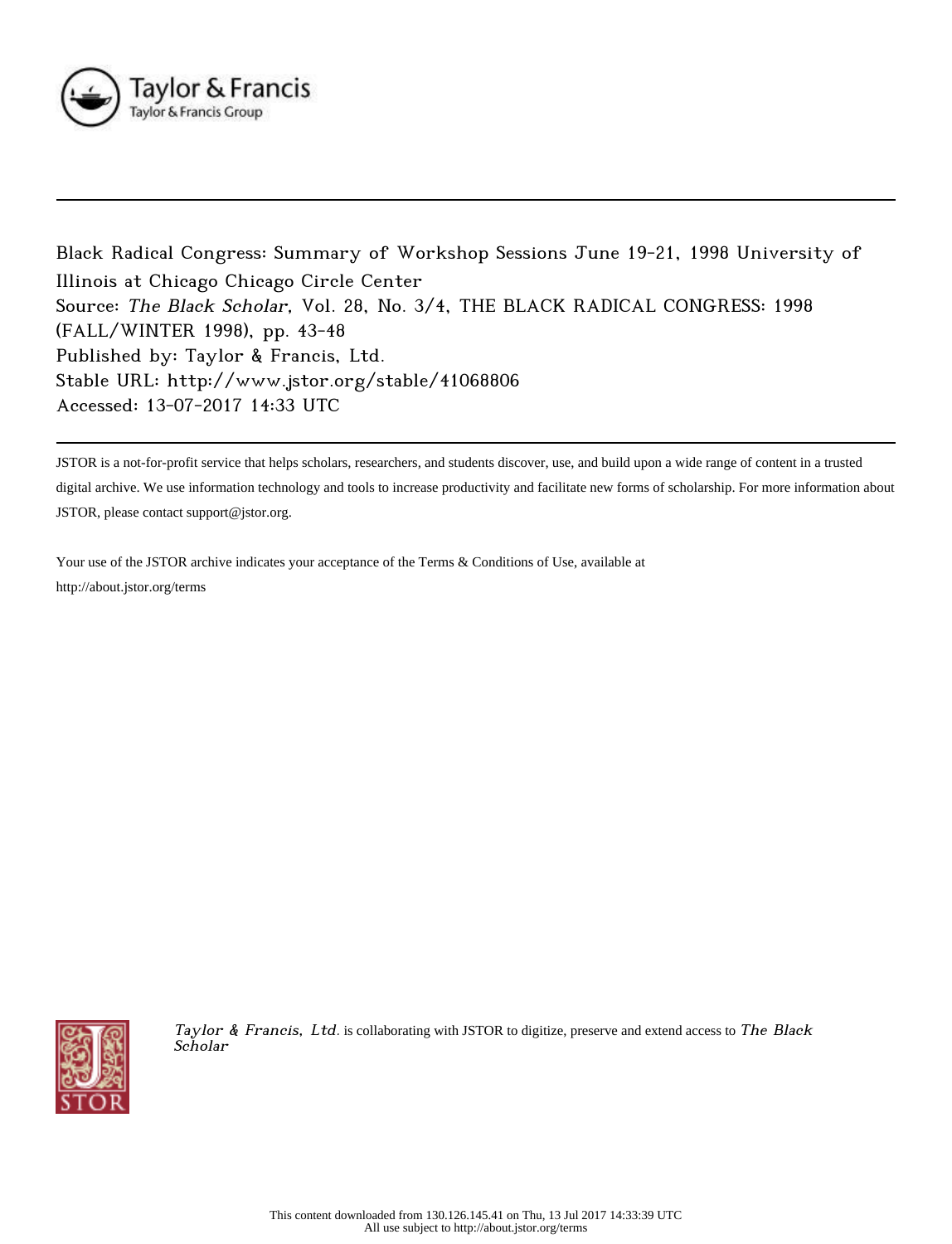## Black Radical Congress: Summary of Workshop Sessions June 19-21, 1998 University of Illinois at Chicago Chicago Circle Center

#### "Beat 'em Down and Lock 'em Up": State Terror ism, Police Brutality and the Prison Industrial Complex

 From Rodney King in Los Angeles to Abner Louima in New York to Jeremiah Mearday in Chicago, police brutality continues to be on the rise in poor Black communities throughout the country. The criminalization of Black poor and working class people has not only led to increased political violence, but to an alarming growth in what some have termed the prison industrial com plex. About one third of the Black male popula tion between the ages of 18 and 35 is under the control of the criminal justice system. The rate of Black women's imprisonment is rising sharply as well. As jobs decrease and the "get tough on crime" slogan gains popularity, prisons are becoming a profitable growth industry. The priva tization of prisons is an even scarier aspect of this growth. This panel will explore these develop ments as well as campaigns, local and national, to oppose them.

#### Panelists:

 Michelle Bonner Akua Njera Pat Hill Keanga Taylor Lennox Hinds (chair) Joan Gibbs Josephine Wyatt (coordinator)

#### Welfare Reform: The Assault on Black Women and Children

 The Welfare Reform Act of 1996 threw one mil lion Black and Latina women into even deeper poverty by forcing them off public assistance with out the guarantee of employment at a living wage. Developing a fightback strategy is essential to defending the rights of African American women,

 their children and the entire Black working class. This workshop will discuss grassroots mobilization efforts led by Black women in the fight for living wages, health care and other basic human needs. The welfare rights struggle will be linked to other efforts for Black empowerment.

 Panelists: Delia Mitchell Mildred Williamson (coordinator) Maureen Taylor Marian Kramer Deborah Housey

#### Coalition Work

 A sometimes complicated but necessary part of building a movement for social change is linking various sectors of that movement, building alliances that transcend region, race, culture, gen der, and generations. This panel will discuss the importance and the dynamics of building princi pled coalitions, especially multi-racial coalitions, labor coalitions and international coalitions and will outline some of the history of coalition work as well as efforts underway to forge and sustain broad based coalitions.

#### Panelists:

 Fannie Rushing (coordinator) Charlene Mitchell Phil Hutchings James Early Prexy Nesbitt

 The Rich Prosper While the Poor Perish: Eco nomic Justice, Employment and Unemployment Despite rumors of a healthy economy, tens of thousands of poor and working class people are permanently un- or under- employed. Many are homeless or a heartbeat away from it. Megabil lionaires like Bill Gates and media moguls like

THE BLACK SCHOLAR VOLUME 28, NO. 3/4 Page 43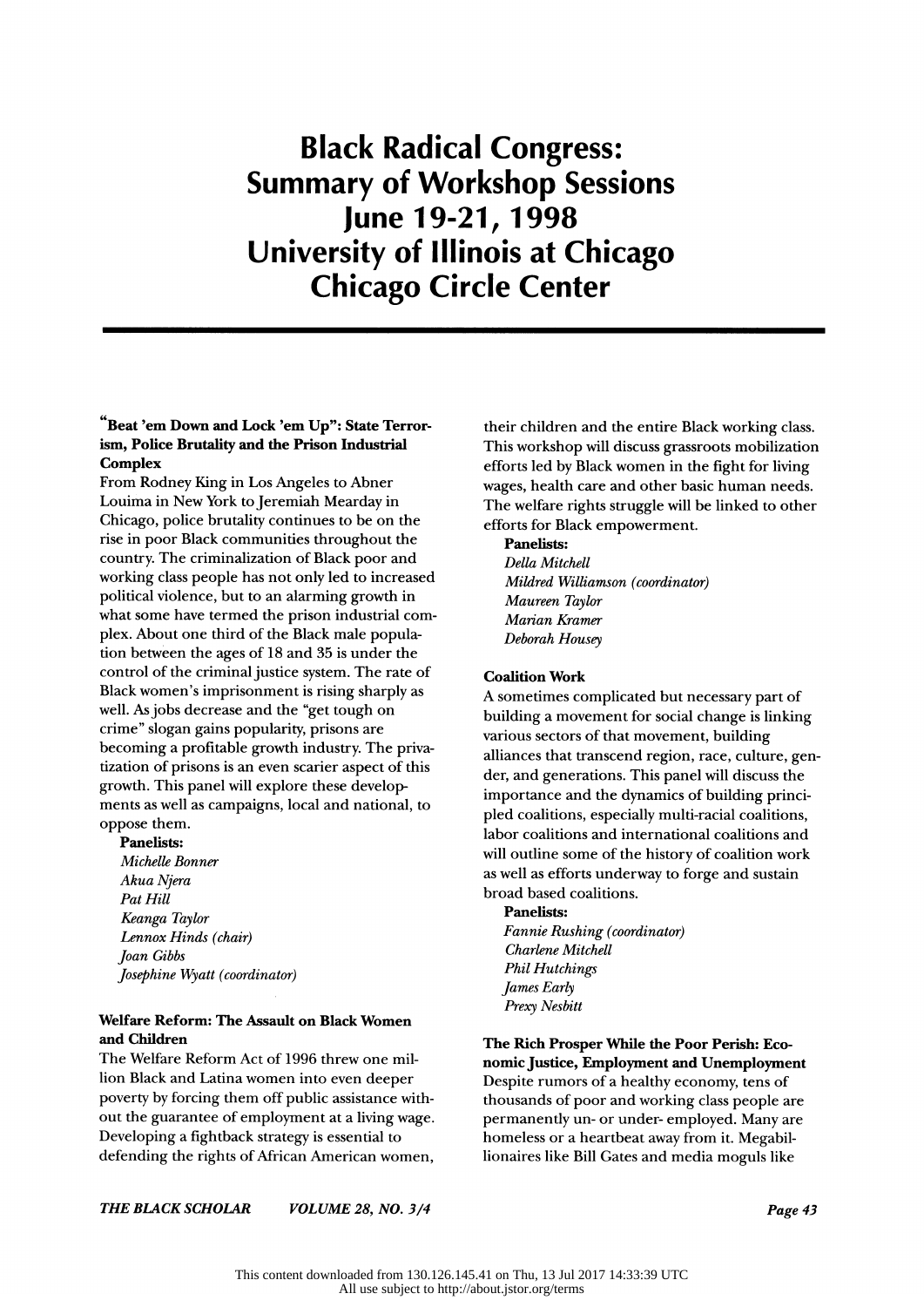Oprah are held up as symbols of this era. Much more common is the experience of families forced to live in shelters, workers losing their jobs as companies race the globe in search of cheaper labor, and senior citizens working in the fast food industry to pay for food and health care that the government is ever reluctant to provide. This ses sion will explore the growing economic disparities in our society, the reality of economic polariza tion, and campaigns such as The Living Wage Campaign, organizing among former welfare recipients, and the 28th Amendment Campaign, that seek to combat the growing economic inequality. This panel will pay special attention to the problems confronting low- income and work ing class women.

 Panelists: Lou Turner Rose Brewer (coordinator) Rukiyah Dillahunt Sabrina Coleman August Nimtz

#### Environmental Racism, Housing and Neighbor hoods

 From toxic dump sites in low-income and dispro portionately Black and Latino neighborhoods, to issues of unsafe housing, to global issues of envi ronmental abuse. This panel will discuss local and global issues of environmental justice and envi ronmental racism.

Panelists:

 Connie Tucker Angela Brown Damu Smith (unconfirmed) Rick Tingling-Clemmons (coordinator) Cheryl Johnson Klancy Miller

#### We Demand Reparations: The Growing Movements

 for Self -Determination, Redress and Freedom The demand for Reparations goes back to the ini tial European wars on the African continent to enslave and colonize Black people. U.S. and Euro pean capitalist imperialism was built upon the backs of unpaid and super-exploited Black labor. Since our initial incarceration in the U.S., African people have always demanded, fought for and died in the struggle for Reparations-in the form of freedom from mass imprisonment, land, cash and other material resources, and the right to self-determination (ability to repatriate, separate or integrate) . Panelists will discuss past and pre sent organizing efforts to popularize and win our long overdue reparations, and how BRC partici pants can get involved in this movement.

#### Panelists:

 Jahahara Armstrong (coordinator) Ahmed Obafemi Adjoa Aiyetero

#### Feminism and the Black Liberation Agenda

 How do issues of patriarchy, sexism, and gender inequality relate to the Black struggle for free dom? Stereotypes about "lazy" and "promiscuous" Black women have become the battle cry in the attack against welfare rights. Those who seek to dismantle welfare and other services to the poor, do so in part by tapping racism and sexist stereo types about poor Black women's sexuality. Some of these stereotypes date back to the time of slav ery. Some of these negative attitudes exist in our own community as well. Sexist abuse and oppres sion occurs on the job, in the home, in prisons and other institutions, and on the street. This ses sion will address issues of gender and sexuality as they effect women and girls, as well as how narrow definitions of manhood and masculinist violence endanger the lives and prosperity of all Black peo ple, including men and boys.

#### Panelists:

 Linda Burnham Diane Harnford Ε. Frances White Leith Mullings Lynette Jackson (coordinator) Asinamata Umoja

#### Our Children Are Not Expendable: The Struggle for Quality Accessible Education

 There is a crisis of public education in this coun try. Increasingly more funds are being spent on jails than schools, and we are told that many of our children are "unteachable." At the same time, colleges and universities are abandoning African Americans and closing their doors to students of color. On yet another level, parents are blamed and in some cases jailed in response to juvenile truancy problems. This session will analyze the sit uation, explore how parents, students and teach ers can fight back against this reality.

 Panelists: Debbie Bell (coordinator) Brenda Randolph Mana Ramos Doug Gills Rose Saunders Monique Washington

#### Racist Ballot Measures in California: Lessons for the National Black Liberation Struggle

 The main purpose of the workshop is to under score the general assault on key components of a

Page 44 **THE BLACK SCHOLAR VOLUME 28, NO. 3/4**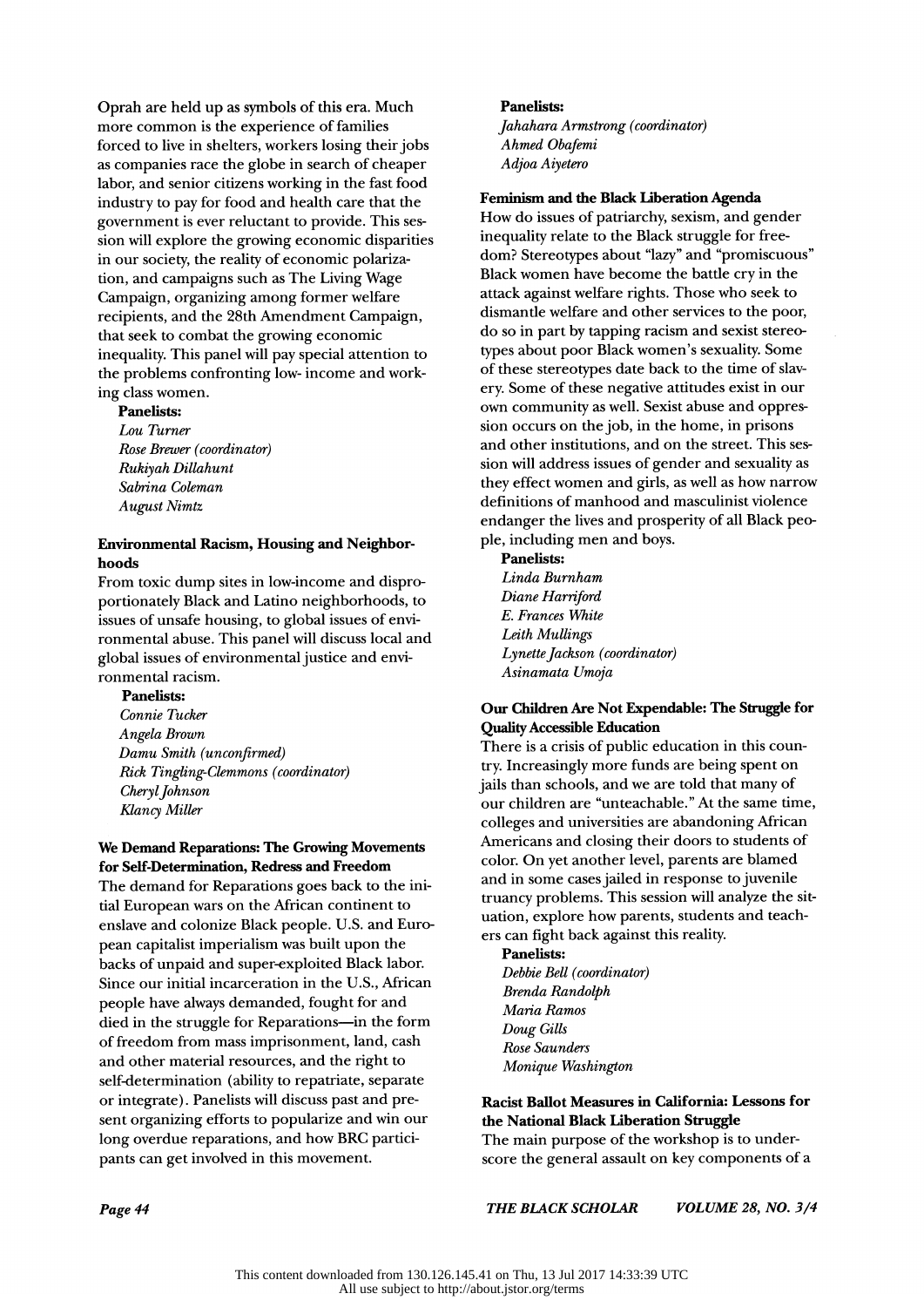progressive/radical/left strategy for democratic social transformation, i.e., the political role of the working class and its institutions, the national and racial questions, and the importance to African Americans of building strategic alliances among peoples of color. A brief overview of the Califor nia Initiative process will be given, the history and significance of the Initiative, and how it endan gers the struggle to build a radical presence in the Black community will be discussed.

Panelists:

 Fran Beat (coordinator) Phil Hutchings Cheryl I. Harris Amaha Kassa Karenga Hart

#### Global Issues Are Black Issues: Framing Our Struggle as International and Anti-Imperialist

 U.S. foreign policy towards Africa, Asia, Latin America and the Caribbean has always been fueled by greed and racism. An extension of the oppression of people of color in the U.S. has been the pursuit of policies of domination and control elsewhere. This panel will not only cri tique U.S. policy but will also explore some of the strategies of resistance and liberation that have emerged within Black and other oppressed com munities around the world, often in conjunction with larger struggles for freedom and justice. The session will focus on the Black Diaspora but will draw the relationships with diverse struggles against Imperialism around the globe.

#### Panelists:

 Horace Campbell (co-coordinator) Gerald Home (co-coordinator) Angela Gilliam Ilombe Braith (unconfirmed)

#### Organizing the South

 The southern U.S. has been a locus of Black cul ture and struggle since the days of slavery. Histori cally, it is the region where the largest Black popu lation has been concentrated. Today struggles in textile, tobacco, food production industries are key batde fronts. This panel will discuss the historic role of the Black South in the larger history of Black exploitation and the struggle for Black free dom.

#### Panelists:

 Ashaki Binta Chokwe Lumumba Ajamu Dillahunt (coordinator) Gary Grant Latosha Brown

#### Socialism and Black Liberation

 From Amilcar Cabral, to C.L.R. James to Walter Rodney to Paul Robeson to Claudia Jones, Black activists have embraced socialism as part of a vision for the liberation of Black people around the world. If any group has suffered from the bru tality and injustices of capitalism, it has been the people of African descent in the U.S. and Blacks worldwide. The break-up of the Soviet Union, the attempts to strangle Cuba and the difficulties of socialist experiments in the world create a situa tion today in which we have many questions to explore in terms of how to create viable alterna tives to capitalism in the socialist tradition. This panel will discuss how socialist and communist organizations see these issues today.

#### Panelists:

 Joe Sims (coordinator) Ahmed Shawki Cameron Barron Denice Miles John Woodford (chair)

 Sustaining Community Groups and Institutions A powerful movement for social justice needs healthy and effective organizations. This work shop will focus on the elements which can make the difference between success or failure, includ ing alliance-building, leadership, organizing and management skills, and resources. In small-group conversations, participants will share practical tips and strategies, and brainstorm about ways to strengthen African American grassroots organiza tions.

#### Panelists:

 Jerome Scott (chair) Sharon Powell Van Jones Jennifer Henderson Judy Hatcher, (coordinator)

#### Media Workshop Screening and Discussion

 CommFilm Workshop "Flame" (Ingrid Sinclair, 85 minutes)

#### Faith as a Weapon: Spirituality and the Role of the Church in the Radical Movement

 What are the lessons we can learn from Nat Turn er, Absalom Jones, Sojourner Truth, Malcolm X, Martin Luther King, Jr. and other Black ministers as leaders in the struggle? What is the history of spiritual motivation in the radical/liberation movement? How can faith be used as a weapon in building our movement? These are some of the questions that will be explored by our panel of religious scholars and activists.

THE BLACK SCHOLAR VOLUME 28, NO. 3/4 Page 45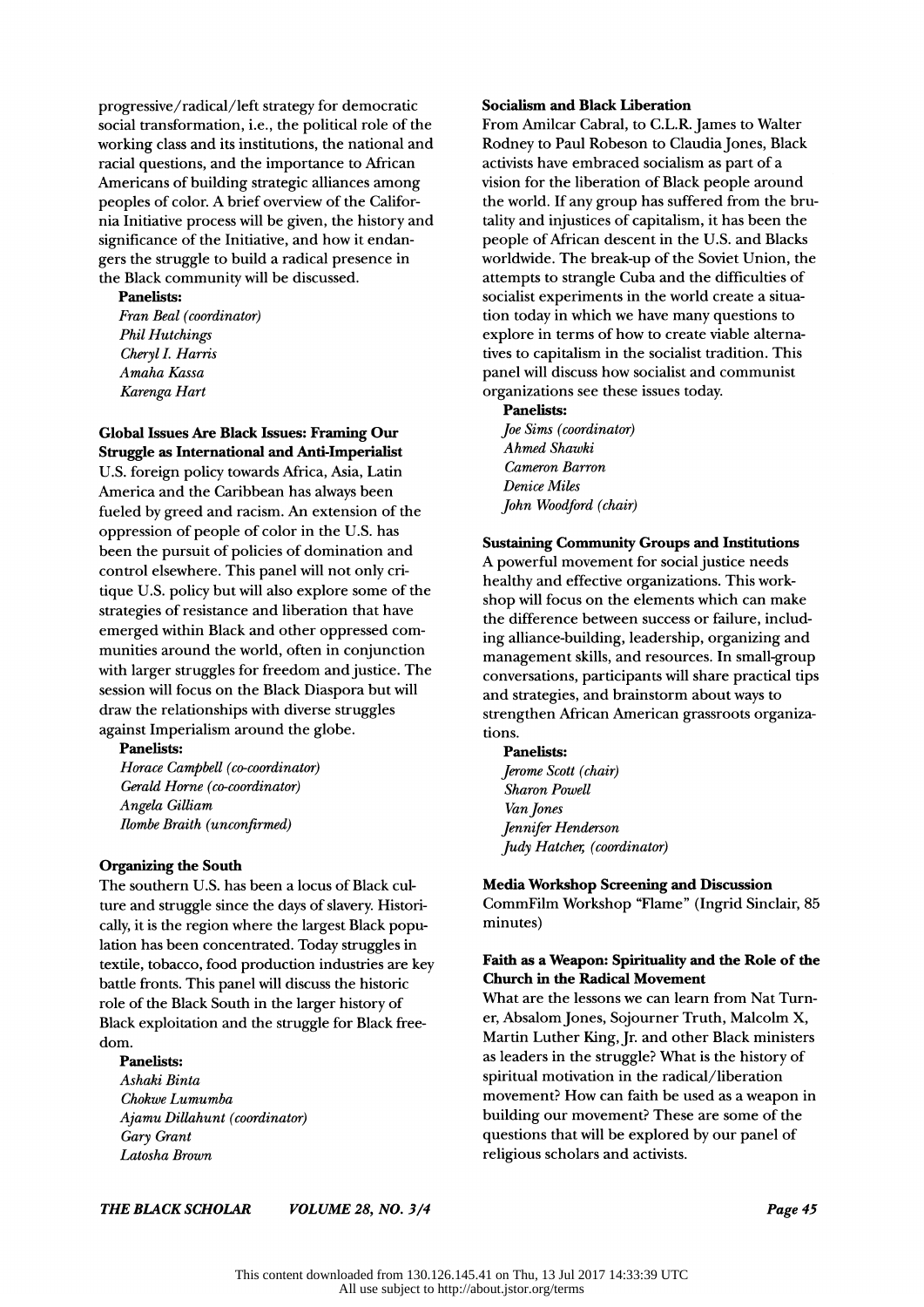#### Panelists:

Michael Eric Dyson Cornel West Rev. Jeremiah Wright Linda Thomas Kevin Tyson (coordinator)

#### Black Radicalism, Black Workers and Today's Labor Movement

 This session will explore new possibilities for building united efforts for jobs, equality and workers rights. Black radicals, especially Black working class radicals can play a decisive role in supporting an advanced agenda of struggle for labor and a pro-working class agenda for the African American movement.

Panelists:

 Saladin Muhammad Lou Moy Frank Lumpkin Jim Wilkerson Theresa Polk-Henderson Jarvis Tyner (coordinator)

#### Youth and Student Organizing: Supporting Those "...Who Have the Courage to Run Against the Storm": The Next Generation

 On college campuses, in high schools and in the streets, young people have historically joined with others on the forefront of the movement to change the world. This has been true from South Africa to the U.S. South. There has been a system atic attempt, stepped up in recent years, to crimi nalize and imprison Black youth, to vilify young people as gang bangers and so-called promiscu ous teens, and to close the doors to schools, col leges and jobs. Young people are fighting back against cuts in scholarships, attempts to eliminate public universities, and attempts to put more and more working class youth under the control of the criminal justice system. This session will talk about those struggles and ways for youth to link up with one another across the country.

#### Panelists:

 Jonathan Peck (coordinator) Kofi Taha Clarence Lang Charlene Allen Malika Saunders

#### Fighting Homophobia-Lesbian and Gay Rights Homophobia in the society at large and within the Black community itself reinforces a larger conserva-

 tive agenda that celebrates a narrow definition of heterosexual male-headed families, and helps to jus tify attacks on all oppressed people. The same peo ple who burn churches, lynch Black men and women, and want to imprison socialists and commu nists, also want to persecute lesbians and gays as a group. Some so-called Black leaders have defined lesbians, gay men, bi-sexuals and trans-gendered people as external to or excluded from the "authen tic" Black community. The politics of the BRC, and the emphasis of this session, will be to turn that assumption on its head. Panelists will articulate the ways in which homophobia, gay bashing, and "privi leges" enjoyed by heterosexuals, and denied to les bians and gays, actually compromise the struggle for Black liberation. So, it is homophobia and not les bian and gay people, which is an enemy to a larger Black freedom movement. Activists will talk about the history of Black lesbian and gay organizing and some of the struggles and challenges going on today.

#### Panelists:

 Mandy Carter NTanya Lee (coordinator) Deborah Benford Tamara Jones

#### From Mandela to Mumia: Political Prisoners Past and Present

 Nelson Mandela was at one time the most famous political prisoner in the world. Less well known is the fact that over the years, this nation has jailed hundreds of men and women largely because of their political beliefs and opposition to the status quo. Today, the case of Philadelphia activist and death row inmate Mumia Abu Jamal has gained international attention and support. Political pris oners released over the past decade include: Ahmad Rahman, Dhoruba bin Wahad, and Geronimo Pratt, all imprisoned for decades because of their involvement in the Black Panther Party. This session will explore the cases of cur rent and past political prisoners, COINTELPRO, the Jericho 98 Movement, the larger reality of Black political prisoners and movements to bring them justice.

#### Panelists:

 Ahmed Obafemi (coordinator) Hondo Tchiwa Safiya Bukhan Kahri Akinsheye

#### Health Care and AIDS

 Health is an important site of struggle in the Black Community. AIDS, mental illness and stress disorders, nutritional deficiencies and rising rates of asthma, diabetes, cervical, breast and prostate cancer, are all symptoms of what ails Black and poor communities. While the demise of commu nity based institutions and support mechanisms

Page 46 **THE BLACK SCHOLAR VOLUME 28, NO. 3/4**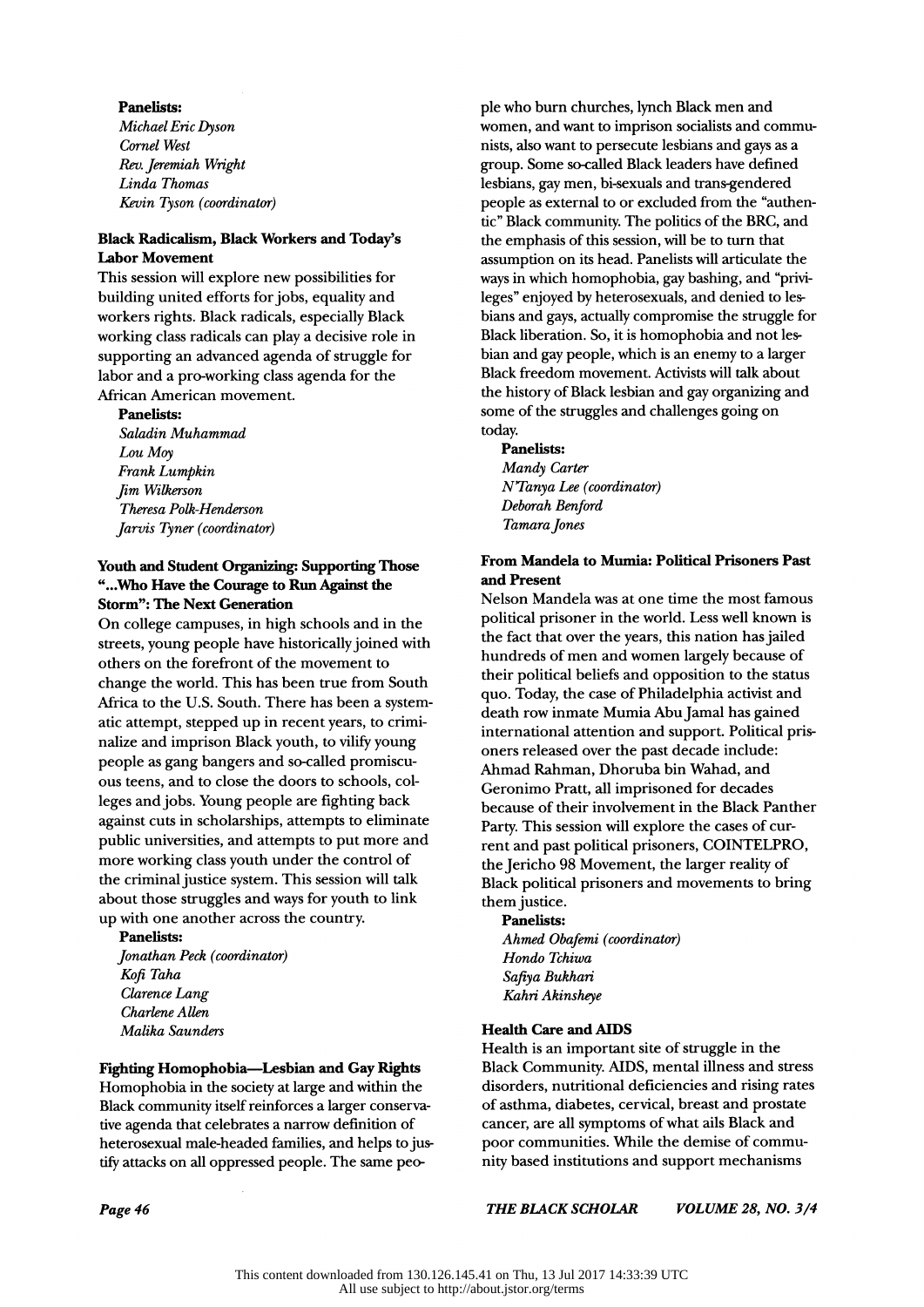have increased our community's susceptibility to ill health and disease, the state and corporate cap italism have made the largest contribution to pro duction of this ill health and continue to place obstacles in the way of those attempting to eradi cate or simply alleviate the situation. The privati zation of health care, government neglect, the general defunding of the public sector, deregula tion of corporations and U.S. drug policy are all obstacles in the way of restoring health to Black communities. Participants will discuss: Universal health care, more community control of health care institutions, greater investment and commit ment to women's health issues, maternal and child health, mental health, environmental jus tice, reproductive rights. The health panel will discuss the state of Black health and current struggles, and set priorities and targets for health care in the 21st century.

#### Panelists:

 Amadee Braxton Bob Moore Nadia Marsh Lynette Jackson (coordinator) Assata Zerai Bianca Velez Kim Smith

#### African American Empowerment and Alternative Electoral Strategies

 This session will explore the potential and the limits of electoral politics as an arena for struggle. Participants will offer insights about patterns of Black political participation, experiences in cam paigns, and third party developments.

 Panelists: Mike Dawson Clarence Lusane Arturo Onffiths Shafeah M'Balia Larry Adams Kenneth Jones Jamala Rogers (coordinator)

#### Media Fighting Back

 Journalists and media workers will discuss the negative impact of mainstream media, the ways in which racism, sexism and elitism are promoted, and the power and potential power of alternative media in forging political consensus and motivat ing people to act. What people see on television or read in the paper often defines the lens through which they see the world. This session will talk about the impact of media on society and the Black community in particular, and ways to address this.

#### Panelists:

 Salim Muwakkil (coordinator) Herb Boyd Stan West Keisha Chambers (unconfirmed)

#### International Human Rights and Radical **Lawyering**

 The issue of international human rights and the push to have world bodies from the UN to the World Court take up these issues seriously has been a major campaign among progressive lawyers. Many radical Black lawyers have provided legal defense for movement activists, and have raised fundamental challenges to the way in which the issue of crime is treated, the racism in sentencing, especially the death penalty and the underlying assumptions about fairness and justice in our society. An important component of this work has been to link domestic struggles with international ones. Legal activists and scholars will talk about some key struggles they have been engaged in and put these struggles in a larger political and global context.

#### Panelists:

 Sybil McPherson Lisa Grooms (coordinator) Gay McDougall Nkechi Taifa

#### Culture and History

 This session will explore how radical historians approach analyses of culture and how cultural artists, namely filmmakers, approach representing history. Cultural performance and other cultural interventions have been woven throughout the BRC program. This session will highlight the work of radical historians and a filmmaker, in terms of how they frame their work within a radical politi cal perspective. The panel will explore the ways in which these approaches can contribute to build ing a radical movement.

 Panelists: Robin Kelley Lisa Brock (coordinator) Louis Massai

#### Chicago's Black Radical Tradition: Living Legends and Future Leaders

 This panel will highlight the history of Black radi calism in Chicago going back to the 1930s and 40s through the Civil Rights and Black Power Move ment eras and into the present. Organizers who played historic roles in some of the major battles in this city's history will be present. They will speak and interact with current activists: medical students engaged in struggles around the attack

THE BLACK SCHOLAR VOLUME 28, NO. 3/4 Page 47